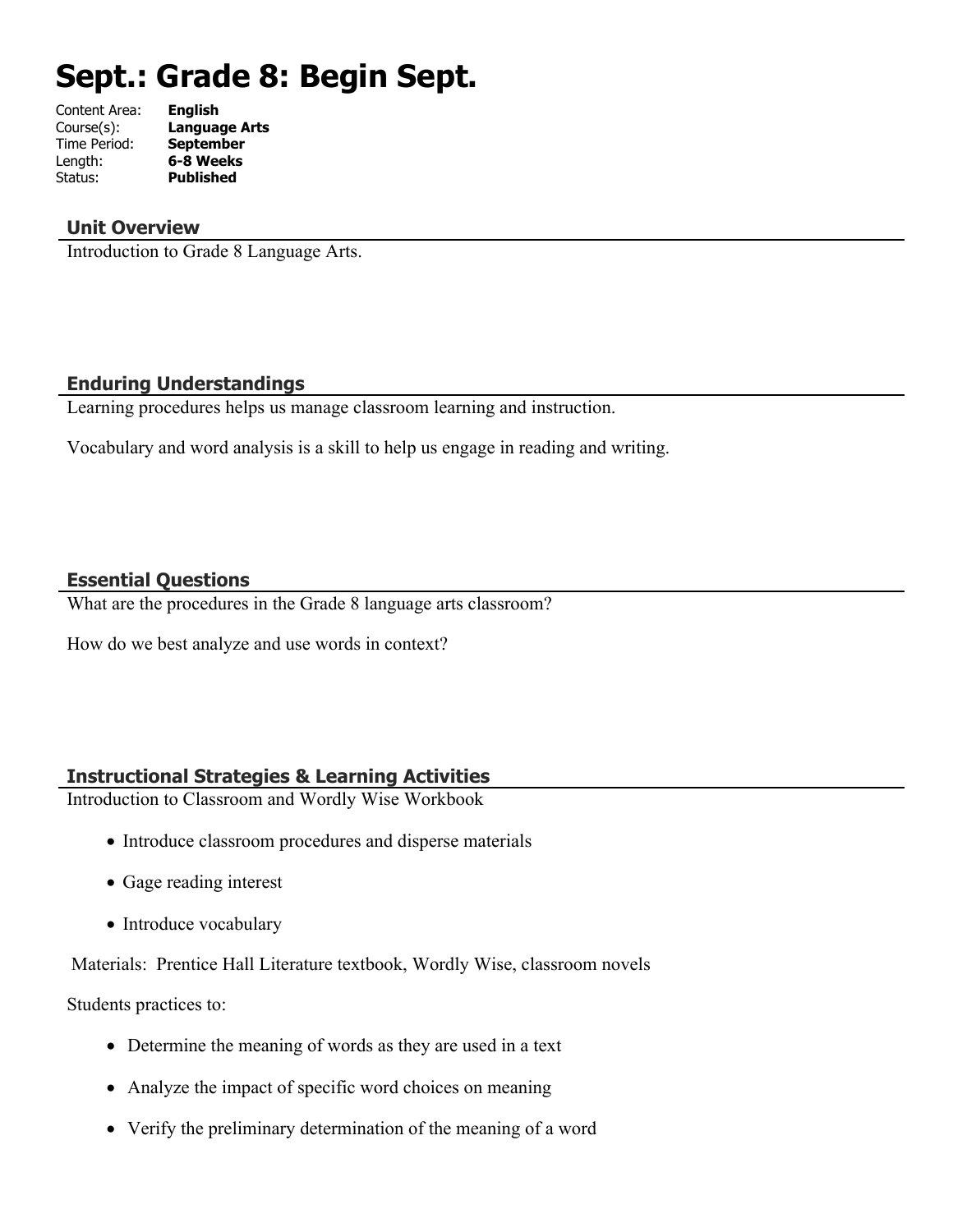- Use the relationship between particular words to better understand each of the words
- Determine the meaning of words and phrases as they are used in informational text
- Verify the preliminary determination of the meaning of a word
- Use the relationship between particular words to better understand each of the words
- Analyze the impact of specific word choices on meaning tone, specifically analogies
- Verify the preliminary determination of the meaning of a word or determine by checking the inferred meaning in informational text
- Assess knowledge of vocabulary words:
- Analyze the impact of specific word choices on meaning and tone, including understanding relationships of word analogies

# **Integration of Career Readiness, Life Literacies and Key Skills**

|                  | Awareness of and appreciation for cultural differences is critical to avoid barriers to<br>productive and positive interaction.                                   |
|------------------|-------------------------------------------------------------------------------------------------------------------------------------------------------------------|
| TECH.9.4.8.GCA.2 | Demonstrate openness to diverse ideas and perspectives through active discussions to<br>achieve a group goal.                                                     |
| TECH.9.4.8.GCA   | <b>Global and Cultural Awareness</b>                                                                                                                              |
| TECH.9.4.8.DC.4  | Explain how information shared digitally is public and can be searched, copied, and<br>potentially seen by public audiences.                                      |
| TECH.9.4.8.DC.5  | Manage digital identity and practice positive online behavior to avoid inappropriate forms<br>of self-disclosure.                                                 |
| TECH.9.4.8.GCA.1 | Model how to navigate cultural differences with sensitivity and respect (e.g., 1.5.8.C1a).                                                                        |
| WRK.9.2.8.CAP.4  | Explain how an individual's online behavior (e.g., social networking, photo exchanges,<br>video postings) may impact opportunities for employment or advancement. |
| TECH.9.4.8.DC.3  | Describe tradeoffs between allowing information to be public (e.g., within online games)<br>versus keeping information private and secure.                        |
| TECH.9.4.8.DC.6  | Analyze online information to distinguish whether it is helpful or harmful to reputation.                                                                         |

# **Technology and Design Integration**

Students will inteact with the unit using the Smartboard, Google Classroom, document camera and Chromebooks for reading and writing. During this month, procedures and expectations using technology will be specifically instructed.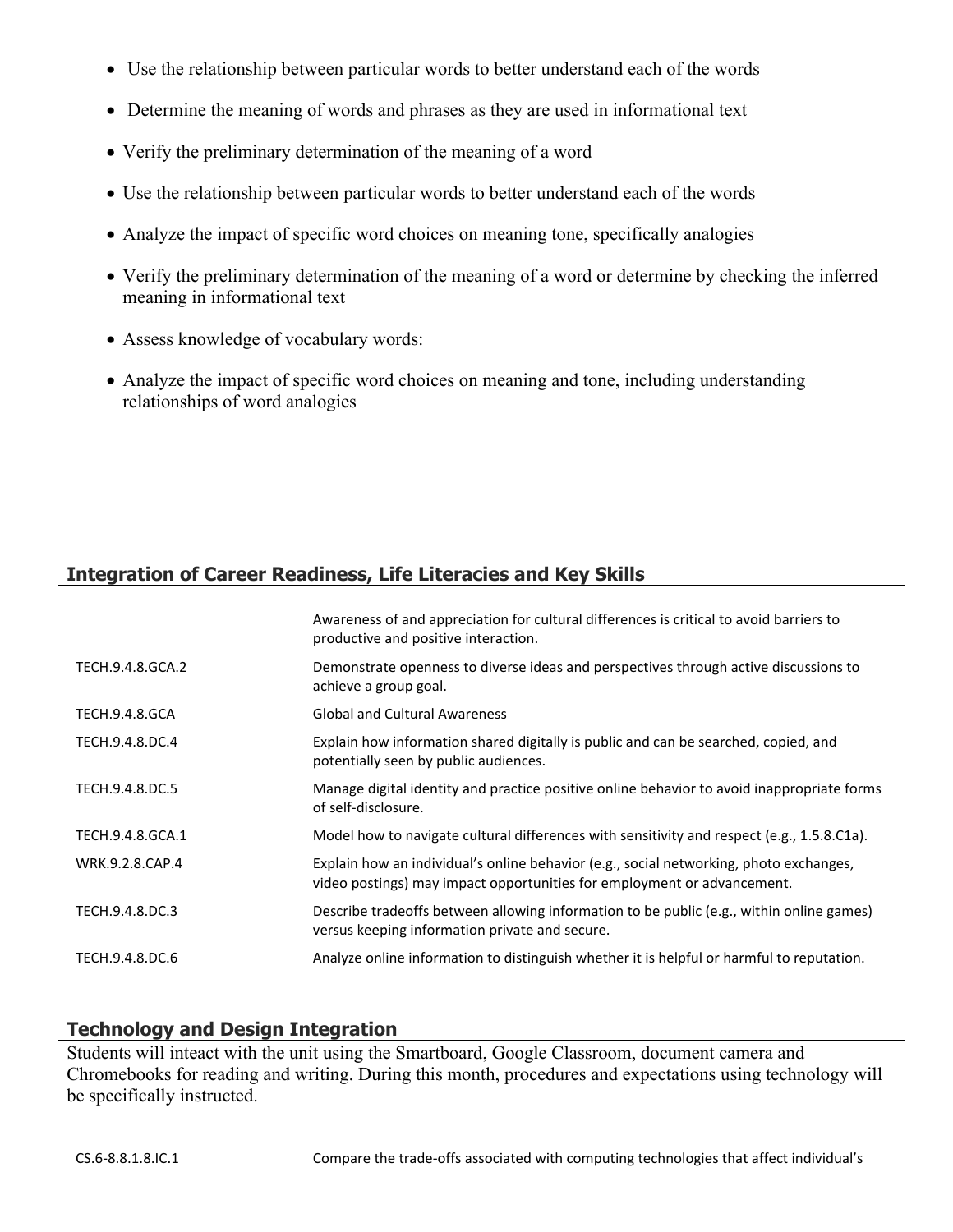everyday activities and career options.

Troubleshooting a problem is more effective when knowledge of the specific device along with a systematic process is used to identify the source of a problem.

CS.6-8.8.1.8.CS.4 Systematically apply troubleshooting strategies to identify and resolve hardware and software problems in computing systems.

## **Interdisciplinary Connections**

Language skills are inherent in all disciplines.

## **Differentiation**

- Understand that gifted students, just like all students, come to school to learn and be challenged.
- Pre-assess your students. Find out their areas of strength as well as those areas you may need to address before students move on.
- Consider grouping gifted students together for at least part of the school day.
- Plan for differentiation. Consider pre-assessments, extension activities, and compacting the curriculum.
- Use phrases like "You've shown you don't need more practice" or "You need more practice" instead of words like "qualify" or "eligible" when referring to extension work.
- Encourage high-ability students to take on challenges. Because they're often used to getting good grades, gifted students may be risk averse.
- **Definitions of Differentiation Components**:
	- o Content the specific information that is to be taught in the lesson/unit/course of instruction.
	- o Process how the student will acquire the content information.
	- o Product how the student will demonstrate understanding of the content.
	- o Learning Environment the environment where learning is taking place including physical location and/or student grouping

## **Differentiation occurring in this unit:**

Students will be offered opportunities to differentiate their learning through support and challenges.

## **Modifications & Accommodations**

Refer to QSAC EXCEL SMALL SPED ACCOMMOCATIONS spreadsheet in this discipline.

#### **Modifications and Accommodations used in this unit:**

IEP and 504 accommodations will be utilized.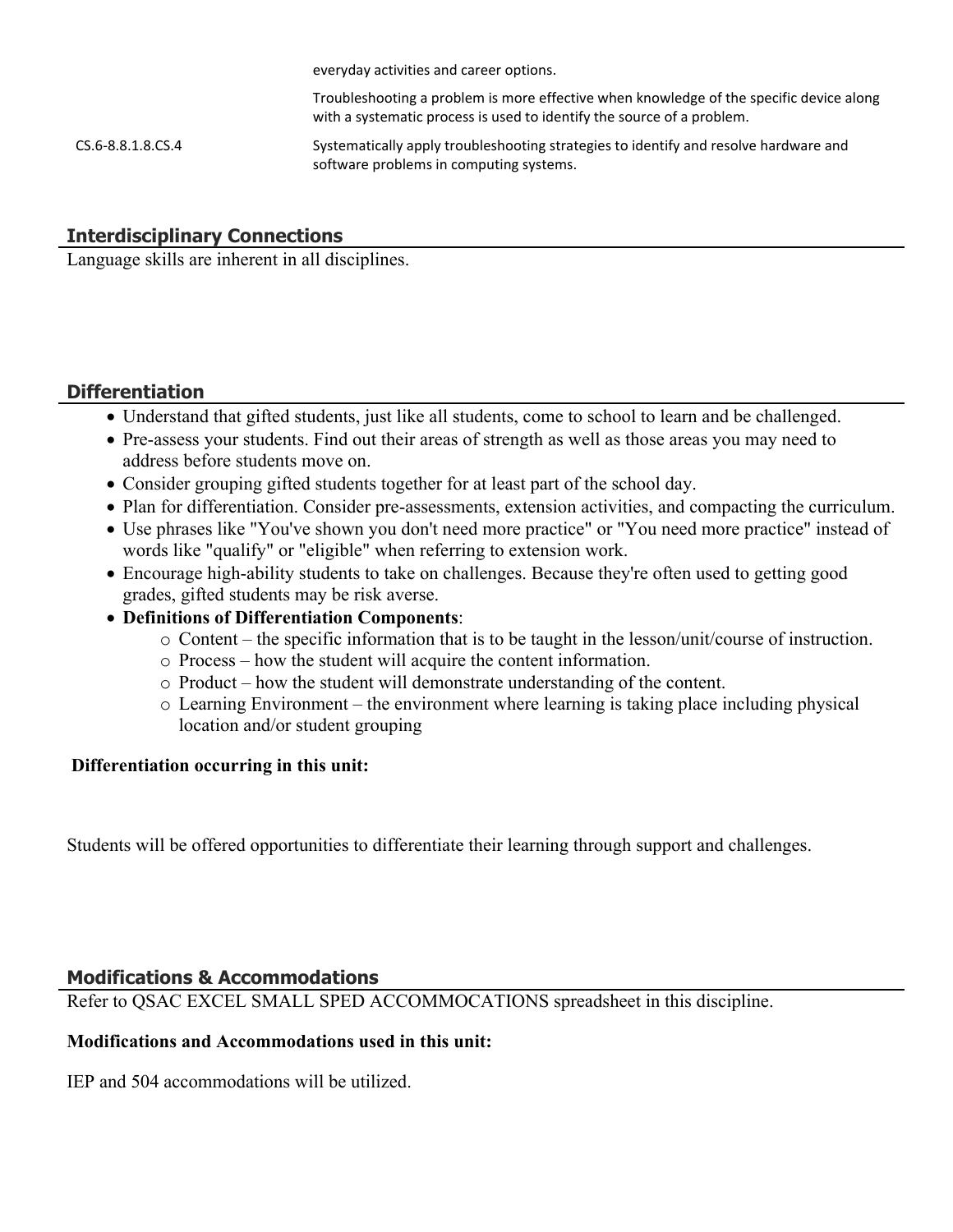#### **Benchmark Assessments**

 **Benchmark Assessments** are given periodically (e.g., at the end of every quarter or as frequently as once per month) throughout a school year to establish baseline achievement data and measure progress toward a standard or set of academic standards and goals.

#### **Schoolwide Benchmark assessments:**

Aimsweb benchmarks 3X a year

Linkit Benchmarks 3X a year

#### **Additional Benchmarks used in this unit:**

Students will demonstrate proper use of materials and technology and demonstrate an understanding of the expected behaviors.

## **Formative Assessments**

Assessment allows both instructor and student to monitor progress towards achieving learning objectives, and can be approached in a variety of ways. **Formative assessment** refers to tools that identify misconceptions, struggles, and learning gaps along the way and assess how to close those gaps. It includes effective tools for helping to shape learning, and can even bolster students' abilities to take ownership of their learning when they understand that the goal is to improve learning, not apply final marks (Trumbull and Lash, 2013). It can include students assessing themselves, peers, or even the instructor, through writing, quizzes, conversation, and more. In short, formative assessment occurs throughout a class or course, and seeks to improve student achievement of learning objectives through approaches that can support specific student needs (Theal and Franklin, 2010, p. 151).

#### **Formative Assessments used in this unit:**

**Discussions** 

Quizzes

Teacher observation

## **Summative Assessments**

**Summative assessments** evaluate student learning, knowledge, proficiency, or success at the conclusion of an instructional period, like a unit, course, or program. Summative assessments are almost always formally graded and often heavily weighted (though they do not need to be). Summative assessment can be used to great effect in conjunction and alignment with formative assessment, and instructors can consider a variety of